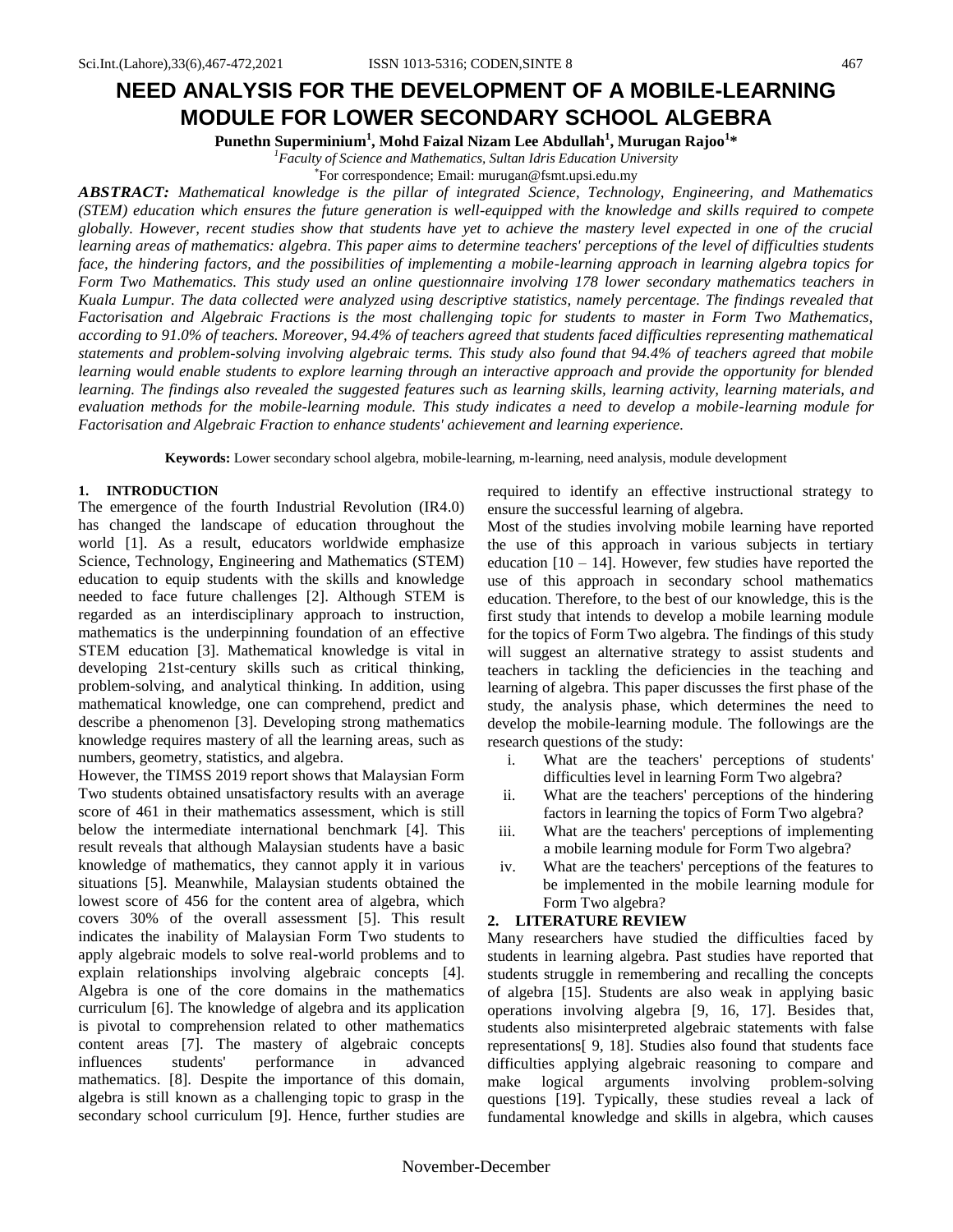various challenges in learning this domain and requires prompt action.

A study by [\[7\]](#page-4-1) found that the conventional teaching approach demotivates students in learning algebra. In contrast, past research has shown that technology integration can engage students more actively and reduce rote learning [20, 21]. Technology integration also enables teachers to carry out differentiated instructions suitable for the needs and abilities of students [\[22\].](#page-4-6) The use of technology also allows learning materials to be easily accessible by both teachers and students [\[23\].](#page-4-7) Apart from that, the diversity of educational technology tools permit teaching and learning to be implemented interactively and creatively across all levels [\[24\].](#page-4-8) Furthermore, technology-integrated learning can now occur in virtual classrooms because of the rapid advancement of the internet and digital technologies [\[25\].](#page-4-9)

As a result of this, mobile learning has been drawing greater attention among educators [26, 27. 28]. In this digital era, mobile devices such as smartphones, tablets, and netbooks are commonly available among students and teachers, thus allowing them to engage in teaching and learning activities from anywhere at any time [\[29\].](#page-5-0) Mobile learning can also support 21<sup>st</sup>-century learning, which encompasses critical thinking, creativity, collaboration, and communication among students [\[26\],](#page-4-10) 30. Mobile learning also provides flexibility for students to carry out independent learning, which enables them to control the learning contents conveniently to suit their own pace [\[31\].](#page-5-1) Implementing mobile learning also allows teachers to create differentiated learning instructions appropriate to students' ability and assess their learning progress dynamically [\[30\].](#page-5-2) Past studies have also shown that the use of mobile learning can improve students' performance [\[32\]](#page-5-3) and interest in learning mathematics [\[10\],](#page-4-11)  14]. Moreover, the continuous development of digital tools suitable for mathematics education ensures mobile learning as a viable instructional strategy to enhance the learning experience.

## **3. METHODOLOGY**

This study adopted a quantitative research design using a developmental approach. For this, the study uses the ADDIE instructional design model to develop the mobile-learning module for the topics of Form Two algebra. This paper, however, reports on the first phase of the ADDIE model, which is the analysis phase. In this phase, the study employs a survey method to determine the underlying problems in learning algebra and the possible solution using a mobile learning approach.

The analysis phase of this study involves 178 out of a population of 312 lower secondary mathematics teachers from Kuala Lumpur, Malaysia, who were selected using a simple random sampling technique. The data was collected using an online questionnaire adapted from [15, 33], comprising four sections. The first section of this questionnaire consists of multiple-choice items to obtain the background of respondents. The second section employs a five-point Likert scale, ranging from (1) very easy to (5) very difficult, to determine the level of difficulties students face in learning the topics under the domain of algebra. Meanwhile, the following items in sections (ii), (iii) and (iv) use a fivepoint Likert scale, ranging from (1) strongly disagree to (5) strongly agree. These sections aim to obtain the perception of respondents on the hindering factors in learning Form Two algebra, implementation of mobile-learning module and the features for developing the mobile-learning module, respectively.

Before the data collection, the instrument's content validity was established by a panel of five experts, comprising mathematics lecturers and experts in module development. Subsequently, the researcher carried out a pilot study using 33 samples to determine the reliability of the questionnaire based on Cronbach's alpha value. Table 1 shows the Cronbach's alpha value obtained.

| Table 1: Cronbach's alpha value for each section of the |  |  |  |
|---------------------------------------------------------|--|--|--|
| questionnaire                                           |  |  |  |

| <b>Section</b> |                                                                                            | Cronbach's<br>alpha value | <b>Reliability</b><br>level |
|----------------|--------------------------------------------------------------------------------------------|---------------------------|-----------------------------|
| II(a)          | The difficulty level in<br>learning topics<br>of<br>Form Two algebra                       | 0.734                     | Reliable                    |
| II(b)          | in<br>Hindering factors<br>learning the topics of<br>Form Two algebra                      | 0.928                     | highly<br>Very<br>reliable  |
| Ш              | Perceptions<br>on<br>implementing mobile-<br>learning module for<br>Form Two algebra       | 0.950                     | highly<br>Very<br>reliable  |
| IV             | The suggestion<br>of<br>features for the mobile<br>learning module for<br>Form Two algebra | 0.930                     | highly<br>Very<br>reliable  |

The findings indicate that values of Cronbach's alpha are more than 0.6, which is reliable according to [\[34\].](#page-5-4) This questionnaire was distributed to the samples through their official email. The data collected were analyzed using descriptive statistics, namely percentages, and computed using the Statistical Package for Social Sciences (SPSS) software. The percentages calculated based on respondents' ratings provide a more precise and clear idea of the distribution of responses for each item.

## **4. RESULTS**

According to the findings, 178 lower secondary mathematics teachers participated in this study, with 83.7% of them are female, and 16.3% are male. The results show that 74.7% of the teachers possess a Bachelor's degree while 15.7% possess a Diploma in Teaching. In comparison, 6.2% have a Master's degree, and the remaining 3.4% have a teaching certificate as their highest academic qualification. Furthermore, the findings on teaching experience reveal that 33.1% of the teachers had more than 15 years of experience, followed by 30.9% of those with 10 to 14 years of experience, and 28.1% of those with five to nine years of experience and 7.9% had less than five years of teaching experience. Furthermore, based on the teachers' ICT literacy, 91.6% of them responded that they had high ICT literacy meanwhile 8.4% of them had moderate ICT literacy.

Figure 1 shows the teachers' perception of students' difficulty in learning Form Two algebra topics. According to the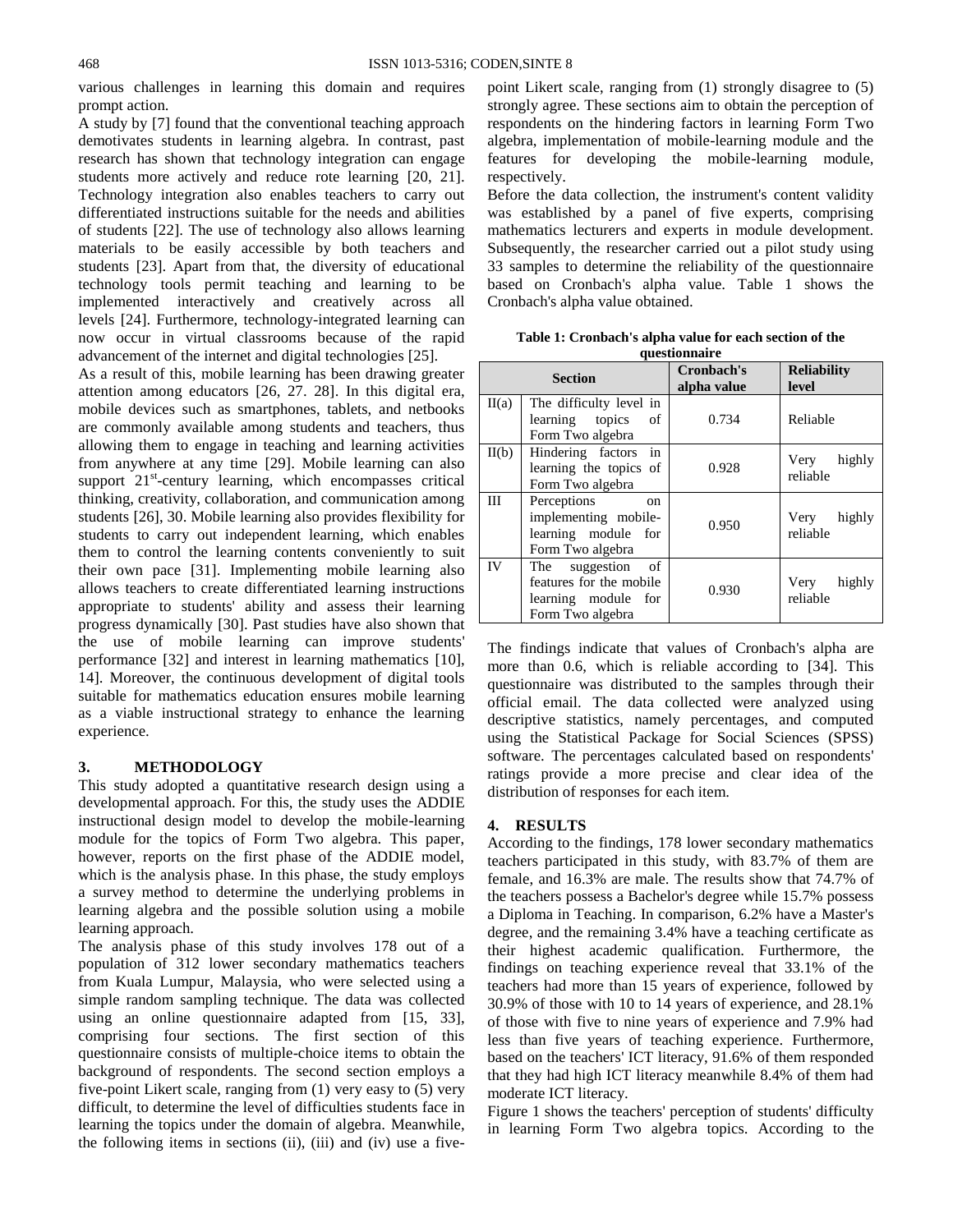#### Sci.Int.(Lahore),33(6),467-472,2021 ISSN 1013-5316; CODEN,SINTE 8 469

results, 91.0% of teachers agreed that Factorisation and Algebraic Fraction are the most difficult for students to master in Form Two algebra, followed by Algebraic Formulae (70.8%), Speed and Acceleration (52.8%), Gradient of a Straight Line (51.2%), Graphs of Functions (42.7%), and Coordinates (36.5%).



## **Figure 1: Teachers' perceptions of students' difficulty in learning topics of Form Two algebra.**

Regarding teachers' perception of the hindering factors in learning the topics of Form Two algebra, the findings showed that 94.4% of teachers agreed that students have difficulties representing mathematical statements in mathematical terms. In addition, the result also indicates that students face difficulties in problem-solving involving algebraic terms (94.4%), misinterpret the concepts involving algebraic terms (93.8%), and face problems in computing algebra (93.2%). The findings also reveal that teachers agreed that students face difficulties analyzing information involving algebraic terms (91.6%). Additionally, 91.0% of them decided that students could not visualize the concepts taught. Moreover, students cannot relate the lesson to daily life applications (91.0%), and students have difficulties in creating relationships between algebraic terms (90.4%). Furthermore, findings showed that teachers moderately agreed to a lack of online learning resources based on the new Secondary School Standard Curriculum syllabus (82.0%) and interactive materials to support teaching and learning activities (80.9%). Based on teachers' perceptions of implementing mobile learning modules for Form Two algebra, the findings revealed that 94.4% of teachers agreed that mobile learning modules could provide interactive teaching and learning experiences for students. In addition, 93.8% of teachers agreed that the mobile learning module offers an opportunity for blended learning. Furthermore, 93.3% of teachers agreed that the mobile learning module could increase students' interest in learning and enable students to search for relevant information using an online platform. Meanwhile, 92.7% of teachers agreed that the mobile learning module allows students to learn from anywhere. In comparison, 91.5% agreed that the mobile-learning module could support students at multiple paces in learning. Thus, as a whole, there is a high agreement among teachers on implementing mobile learning modules for Form Two algebra (90.5%).

Meanwhile, the findings of teachers' perception on the learning skills to be implemented in the mobile-learning module for Form Two algebra revealed that there is a high agreement on using procedural skills (93.8%), conceptual skills (93.8) and problem-solving skills (92.7%). Meanwhile, the findings on learning activities showed that there is a high agreement on using online quizzes (96.0%), educational games (91.1%), using the internet to find information (90.4%) and moderate agreement on implementing group discussion (78.6%). The findings on learning materials showed that 96.1% of teachers agreed on using quick notes, followed by online quizzes (94.4%) and online videos (93.2%). Next, the findings on evaluation methods showed that 97.2% of teachers agreed on using individual assignments, followed by 96.7% agreeing for quizzes, 92.7% agreeing for formative assessment and 91.0% agreeing for self-reflection checklist.

## **5. DISCUSSION**

Based on the need analysis results, it was discovered that, among the six topics in the algebra domain, teachers agreed that the topic of Factorisation and Algebraic Fractions is the most challenging topic to be mastered by Form Two students. This topic covers one of the essential knowledge and skills involving algebra: the expansion and factorization of algebraic expressions. This topic also covers the laws of basic arithmetic operations involving algebraic expressions and algebraic fractions. This finding parallels the study done by [\[9\],](#page-4-3) which highlighted that students often have misconceptions related to incorrect use of the distributive property. This result is also consistent with the study by [\[17\],](#page-4-12) which stated that students often use wrong process skills in the expansion and factorization of algebraic expressions.

Besides that, the result of the need analysis also shows that there are various difficulties students face that hinder them in successfully learning the topic of algebra. For example, the result shows that students face problems in computation algebraic terms and visualizing the concepts. This result indicates that students are unable to recall the conceptual knowledge and procedural knowledge involving algebra. The finding is consistent with the study by [\[15\],](#page-4-4) which reported that students faced difficulties mastering conceptual and procedural knowledge in algebra, which influenced their ability to remember and recall the concepts learned. Meanwhile, [\[16\]](#page-4-13) stated that students often make errors in algebraic computations and require concrete learning material to visualize the ideas.

Next, the results also showed that students have difficulties representing mathematical statements into mathematical terms and often misinterpret the concepts. Aside from that, the findings revealed that students struggle with relating algebra to real-life situations and creating a relationship between algebraic terms. Typically, this shows that students are still unable to apply algebraic knowledge and conceptual understanding to solve problems. This finding parallels the study done by [\[18\],](#page-4-14) which stated that students' low proficiencies on algebraic notions cause them to be poor in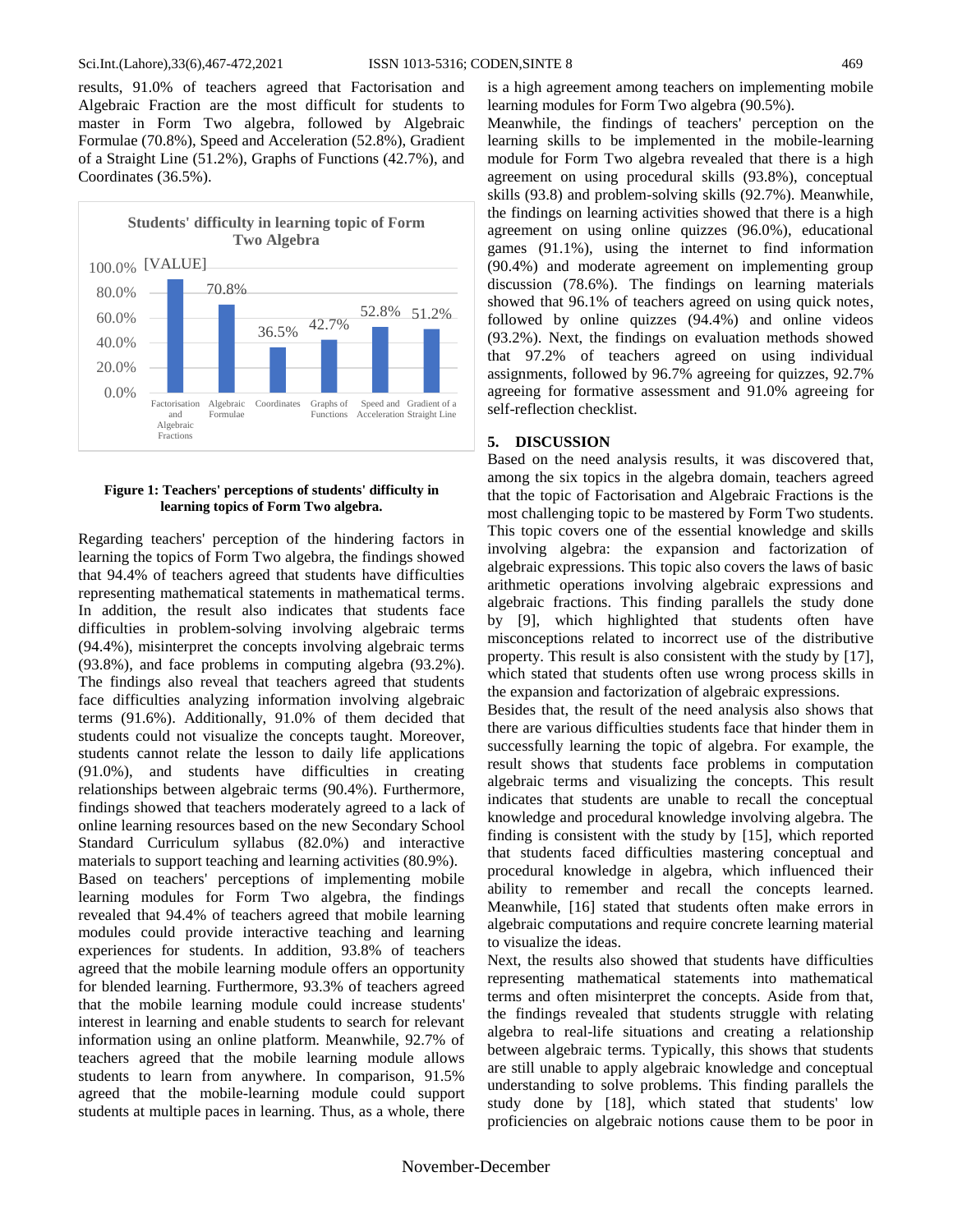interpreting and translating worded statements into an algebraic representation.

Meanwhile, the findings show that students face difficulties solving problems involving algebraic terms and analyzing information involving algebraic terms. Furthermore, these findings indicate that students are generally poor in using algebraic knowledge and skills to observe and make logical deductions involving non-routine problems. This finding agrees with the study by [35, 36], which reported that students were poor in algebraic problem solving due to low mastery of conceptual and procedural knowledge. As a whole, all these findings show that students' cognitive skills competency, namely knowledge, application, and reasoning, are still insufficient.

The findings also showed that teachers agreed that students were facing difficulties due to a lack of online and interactive learning resources to support teaching and learning of algebra. This finding is supported by [\[7\],](#page-4-1) who agree that the visuals in online learning materials can assist students in exploring algebraic concepts that are difficult to teach using conventional teaching and learning approaches. This finding clearly shows a need to develop an online-based learning module integrated with interactive features to help students learn algebra.

Besides that, the findings also showed a high level of agreement on teachers' acceptance of implementing mobile learning modules for the topics of Form Two algebra. Teachers agreed that the use of a mobile-learning approach has various advantages, such as being able to integrate interactive learning materials, being able to use them in a blended learning environment, and being able to increase learning interest among students. Teachers also agree that mobile learning will promote personalized learning as students can learn based on their own pace and necessity from anywhere at any time.

This need analysis is also carried out to obtain teachers' perceptions on the suggestion of features that need to be included in developing the mobile-learning module for Form Two algebra. These features are categorized according to four components: learning skills, learning activities, learning materials, and evaluation methods. Teachers highly agreed that the mobile-learning module should emphasize procedural skills, conceptual skills, and problem-solving skills for the learning skills. These findings parallel the results in the previous section, which highlighted that students have difficulties with computations involving algebraic expressions and algebraic problem-solving. For the learning activities, teachers highly agree that the mobile-learning module should include activities using online quizzes, educational games, and searching for information via the internet.

Meanwhile, teachers highly agreed that the mobile learning module should include quick notes, quizzes, and online videos for the learning materials. These are in line with the findings from the previous section, which showed that mobile learning enables students to engage in learning activities using interactive learning materials. Finally, the results show that teachers agreed that the mobile learning module should assess students' understanding using individual assignments, formative assessments, and self-reflection checklists for the evaluation methods. Again, these findings parallel the results obtained in the previous section, which stated that mobile learning could provide a personalized learning experience for students.

## **6. CONCLUSION**

The findings of this need analysis provide factual information for developing a mobile-learning module for the topics of Form Two algebra. Based on teachers' perception, it is found that Factorisation and Algebraic Fractions is the most challenging topic to be mastered by students in Form Two algebra. The findings also revealed various factors related to students' incompetency in cognitive skills, namely, knowledge, application, and reasoning, which hinder the effective learning of Form Two algebra. Among those factors are difficulties in representing mathematical statements into mathematical terms and problem-solving involving algebraic terms. This need analysis also revealed a high agreement among teachers that mobile learning modules enable students to learn interactively and support blended-learning environments. Besides that, teachers also highly agreed to include the features of learning skills that emphasize procedural, conceptual, and problem-solving skills. In addition, teachers also agreed that the mobile learning module includes learning activities such as online quizzes, educational games, and internet browsing. Meanwhile, the module should also have learning materials such as quick notes and online videos. The module should also include evaluations using individual assignments, formative assessments, and self-reflection checklists. In conclusion, there is undoubtedly a need to develop a mobile-learning module for Factorisation and Algebraic Fraction to enhance students' achievement and learning experience in this topic.

## **REFERENCES**

- <span id="page-3-0"></span>[1] Shahroom, A. A., & Hussin, N. (2018). Industrial Revolution 4.0 and Education. *International Journal of Academic Research in Business and Social Sciences*, *8*(9), 314–319. http://dx.doi.org/10.6007/IJARBSS/v8 i9/4593
- <span id="page-3-1"></span>[2] Hafni, R. N., Herman, T., Nurlaelah, E., & Mustikasari, L. (2020, March). The importance of science, technology, engineering, and mathematics (STEM) education to enhance students' critical thinking skills in facing the industry 4.0. *Journal of Physics: Conference Series 1521*(4), 1 – 7. [https://doi.org/10.1088/1742-](https://doi.org/10.1088/1742-6596/1521/4/042040) [6596/1521/4/042040](https://doi.org/10.1088/1742-6596/1521/4/042040)
- <span id="page-3-2"></span>[3] Maass, K., Geiger, V., Ariza, M. R., & Goos, M. (2019). The role of mathematics in interdisciplinary STEM education. *ZDM*, 51(6), 869-884. <https://doi.org/10.1007/s11858-019-01100-5>
- <span id="page-3-3"></span>[4] Mullis, I. V. S., Martin, M. O., Foy, P., Kelly, D. L., & Fishbein, B. (2020). *TIMSS 2019 International Results in Mathematics and Science.* Retrieved from Boston College, TIMSS & PIRLS International Study Center website: [https://timssandpirls.bc.edu/timss2019/internati](https://timssandpirls.bc.edu/timss2019/international-results/) [onal-results/](https://timssandpirls.bc.edu/timss2019/international-results/)
- <span id="page-3-4"></span>[5] Educational Planning and Research Division [EPRD]. (2020). *Laporan Kebangsaan TIMSS 2019 Trends in International Mathematics and Science Study* [National Report of TIMSS 2019 Trends in International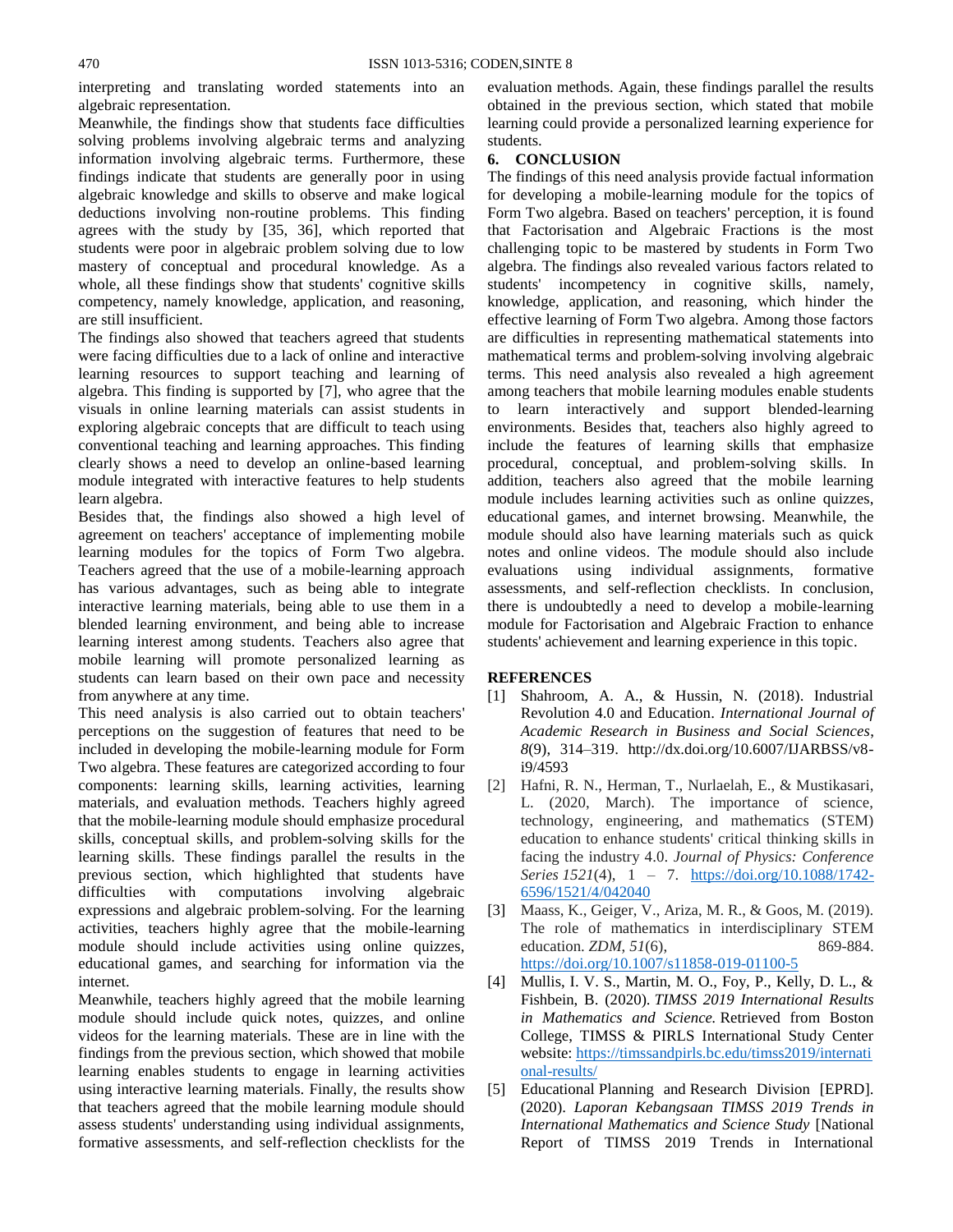Mathematics and Science Study]. Kementerian Pendidikan Malaysia. Putrajaya. [https://www.moe.gov.my/muat-turun/penerbitan-dan](https://www.moe.gov.my/muat-turun/penerbitan-dan-jurnal/rujukan-akademik/3918-buku-laporan-timss-2019/file)[jurnal/rujukan-akademik/3918-buku-laporan-timss-](https://www.moe.gov.my/muat-turun/penerbitan-dan-jurnal/rujukan-akademik/3918-buku-laporan-timss-2019/file)[2019/file](https://www.moe.gov.my/muat-turun/penerbitan-dan-jurnal/rujukan-akademik/3918-buku-laporan-timss-2019/file)

- <span id="page-4-0"></span>[6] Ministry of Education Malaysia. (2015). *Dokumen Standard Kurikulum dan Pentaksiran Matematik Tingkatan 1* [Curriculum and Assessment Standard Document for Form 1 Mathematics] Putrajaya. Kementerian Pendidikan Malaysia. [http://bpk.moe.gov.my/index.php/terbitan](http://bpk.moe.gov.my/index.php/terbitan-bpk/kurikulum-sekolah-menengah/category/16-dskp-tingkatan-1)[bpk/kurikulum-sekolah-menengah/category/16-dskp](http://bpk.moe.gov.my/index.php/terbitan-bpk/kurikulum-sekolah-menengah/category/16-dskp-tingkatan-1)[tingkatan-1](http://bpk.moe.gov.my/index.php/terbitan-bpk/kurikulum-sekolah-menengah/category/16-dskp-tingkatan-1)
- <span id="page-4-1"></span>[7] Abdullah, M. Z., & Mamat, M. (2018). The effect of flipped classroom instructions on students' motivation in algebraic component. *Jurnal Pendidikan Sains & Matematik Malaysia*, 8(2), 10-26. https://doi.org/10.37134/jpsmm.vol8.2.2.2018
- <span id="page-4-2"></span>[8] Marpa, E. P. (2019). Common errors in algebraic expressions: A quantitative-qualitative analysis. *International Journal on Social and Education Sciences*, *1*(2), 63-72. https://files.eric.ed.gov/fulltext/EJ1264037.pdf
- <span id="page-4-3"></span>[9] Al-Rababaha, Y., Yew, W. T., & Meng, C. C. (2020). Misconceptions in school algebra. *International Journal of Academic Research in Business and Social Sciences, 10*(5), 803–812. <http://dx.doi.org/10.6007/IJARBSS/v10-i5/7250>
- <span id="page-4-11"></span>[10] Atan, M., & Shahbodin, F. (2018). Significance of mobile learning in learning Mathematics. *MATEC Web of Conferences*, *150*(05049). 1-5. https://doi.org/10.1051/matecconf/201815005049
- [11] Demir, K., & Akpinar, E. (2018). The effect of mobile learning applications on students' academic achievement and attitudes toward mobile learning. *Malaysian Online Journal of Educational Technology*, *6*(2), 48-59. <https://files.eric.ed.gov/fulltext/EJ1174817.pdf>
- [12] Elfeky, A. I. M., & Masadeh, T. S. Y. (2016). The effect of mobile learning on students' achievement and conversational skills. *International Journal of higher education*, *5*(3), 20-31. <https://doi.org/10.5430/ijhe.v5n3p20>
- [13] Klimova, B. (2019). Impact of mobile learning on students' achievement results. *Education Sciences*, *9*(2), 90. 1-8.<https://doi.org/10.3390/educsci9020090>
- [14] Zakaria, N., Mukhtar, N. Z., Abd Mutalib, S. S. S., Umar, R., Osman, W. F. H. W., Mohamad, N. A., & Mutalib, N. J. A. (2021). Mobile learning for Mathematics II Module (FGE1123) to improve teaching and learning method at UC TATI: A pilot study. *International Journal of Synergy in Engineering and Technology*, *2*(1), 1-6. <https://tatiuc.edu.my/ijset/index.php/ijset/article/view/71>
- <span id="page-4-4"></span>[15] Teh, G.L., Raja Lailatul Zuraida, R.M.S., Nor'ashiqin, M.I. (2020). Analisis keperluan bagi pembangunan modul Matematik Tingkatan 1 untuk pengekalan pengetahuan konseptual dan procedural [Need Analysis for Form 1 Mathematics Module Development for Retention of Conceptual and Procedural Knowledge].

*Journal of Science and Mathematics Letters, 8*(2), 86- 99[. https://doi.org/10.37134/jsml.vol8.2.11.2020](https://doi.org/10.37134/jsml.vol8.2.11.2020)

<span id="page-4-13"></span>[16] Azizan, N. A., & Abdullah, M. F. N. L. (2021). Construction of Algebra Board as a teaching aid for subtopic Linear Equations in One Variable Form 1. *Journal of Science and Mathematics Letters*, *9*(2), 43- 48.

https://ojs.upsi.edu.my/index.php/JSML/article/view/49 49

- <span id="page-4-12"></span>[17] Daud M.Y., & Ayub A.S. (2019). Student error analysis in learning algebraic expression: A study in secondary school Putrajaya. *Creative Education, 10*, 2615-2630. [https://www.scirp.org/pdf/ce\\_2019112711543787.pdf](https://www.scirp.org/pdf/ce_2019112711543787.pdf)
- <span id="page-4-14"></span>[18] Adnan. M., & Jalil. N.S. (2016). Keupayaan murid cemerlang akademik tingkatan empat dalam menyelesaikan masalah algebra bukan rutin [Ability among Form Four academically excellent students in solving non-routine algebraic problems]. *Jurnal Pendidikan Sains & Matematik Malaysia, 6*(1), 58 – 67. https://ejournal.upsi.edu.my/index.php/JPSMM/article/v iew/2159
- <span id="page-4-5"></span>[19] Indraswari, N. F., Budayasa, I. K., & Ekawati, R. (2018, January). Algebraic reasoning in solving mathematical problem based on learning style. *Journal of Physics: Conference Series 947*(1), 1-6. [https://iopscience.iop.org/article/10.1088/1742-](https://iopscience.iop.org/article/10.1088/1742-6596/947/1/012061) [6596/947/1/012061](https://iopscience.iop.org/article/10.1088/1742-6596/947/1/012061)
- [20] Fatawi, I., Degeng, I. N. S., Setyosari, P., Ulfa, S., & Hirashima, T. (2020). Effect of online-based concept map on student engagement and learning outcome. *International Journal of Distance Education Technologies (IJDET)*, *18*(3), 42-56. <https://doi.org/10.4018/IJDET.2020070103>
- [21] Saundarajan, K., Osman, S., Kumar, J., Daud, M., Abu, M., & Pairan, M. (2020). Learning algebra using augmented reality: A preliminary investigation on the application of Photomath for lower secondary education. *International Journal of Emerging Technologies in Learning (IJET),15*(16), 123-133. <http://dx.doi.org/10.3991/ijet.v15i16.10540>
- <span id="page-4-6"></span>[22] Kumi-Yeboah, A., Sallar, A.W., Kiramba, L.K., & Kim., Y. (2020). Exploring the use of digital technologies from the perspective of diverse learners in online learning environments. Online Learning, 24(4), 42-63.<https://doi.org/10.24059/olj.v24i4.2323>
- <span id="page-4-7"></span>[23] Raja, R., & Nagasubramani, P. C. (2018). Impact of modern technology in education. *Journal of Applied and Advanced Research*, *3*(1), 33-35. <https://dx.doi.org/10.21839/jaar.2018.v3S1.165>
- <span id="page-4-8"></span>[24] Miller, T. (2018). Developing numeracy skills using interactive technology in a play-based learning environment. *International Journal of STEM Education*, *5*(1), 1-11. [https://doi.org/10.1186/s40594-](https://doi.org/10.1186/s40594-018-0135-2) [018-0135-2](https://doi.org/10.1186/s40594-018-0135-2)
- <span id="page-4-9"></span>[25] Bray, A., & Tangney, B. (2017). Technology usage in mathematics education research–A systematic review of recent trends. *Computers & Education*, *114*, 255-273. <https://doi.org/10.1016/j.compedu.2017.07.004>
- <span id="page-4-10"></span>[26] Hwang, G. J., Li, K. C., & Lai, C. L. (2020). Trends and strategies for conducting effective STEM research and